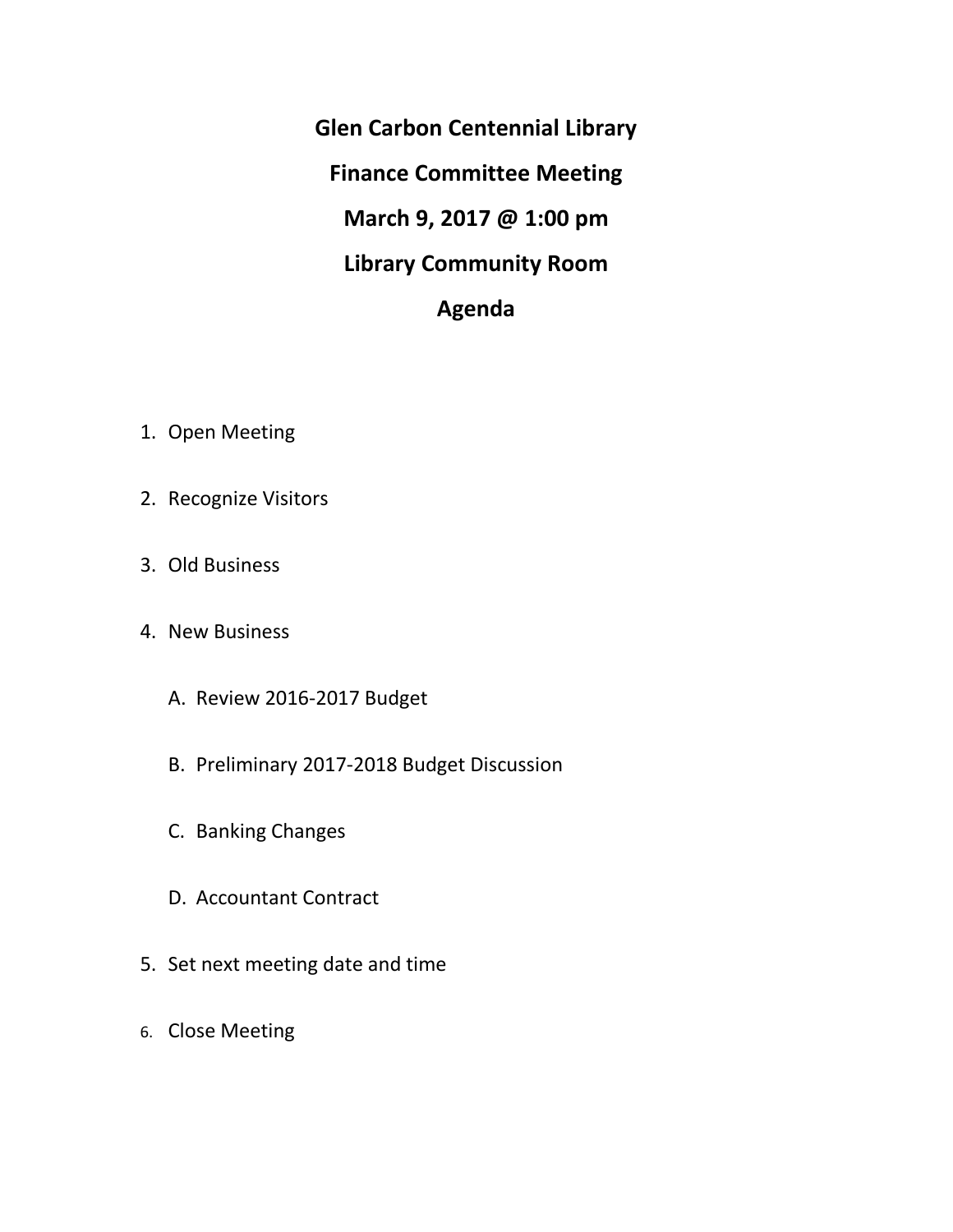Glen Carbon Centennial Library Finance Committee Meeting March 9, 2017 @ 1:00 pm Library Community Room Minutes

- 1. Open Meeting @ l:05pm
- 2. Recognize Visitors None
- 3. Old Business None
- 4. New Business
	- A. Review 2016-2017 Budget
		- a. Reviewed Revenue
		- b. Reviewed expense lines and discussed all lines over the 67% and impact to 2017-2018 Budget
	- B. Preliminary 2017-2018 Budget Discussion

a. Reviewed Directors list of items that could be reduced and items that could be increased next year.

- b. Talked about planning for a Website.
- C. Banking Changes

a. Discussed signatures needed for change from of First Clover Leaf to First Mid-lllinois Bank and Trust on March 17.

D. Accountant Contract

a. Voted to submit to the full board our recommendation to approve the new contract with Franklin & Vaughn LLC for accounting services. The new contract has an increase of\$380/month. Committee took a vote. Bob Hormell made the motion and Debbie Owens seconded. Committee voted unanimously.

5. Set next meeting date and time

a. April 11 @ 10am

6. Close Meeting

a. 2:06pm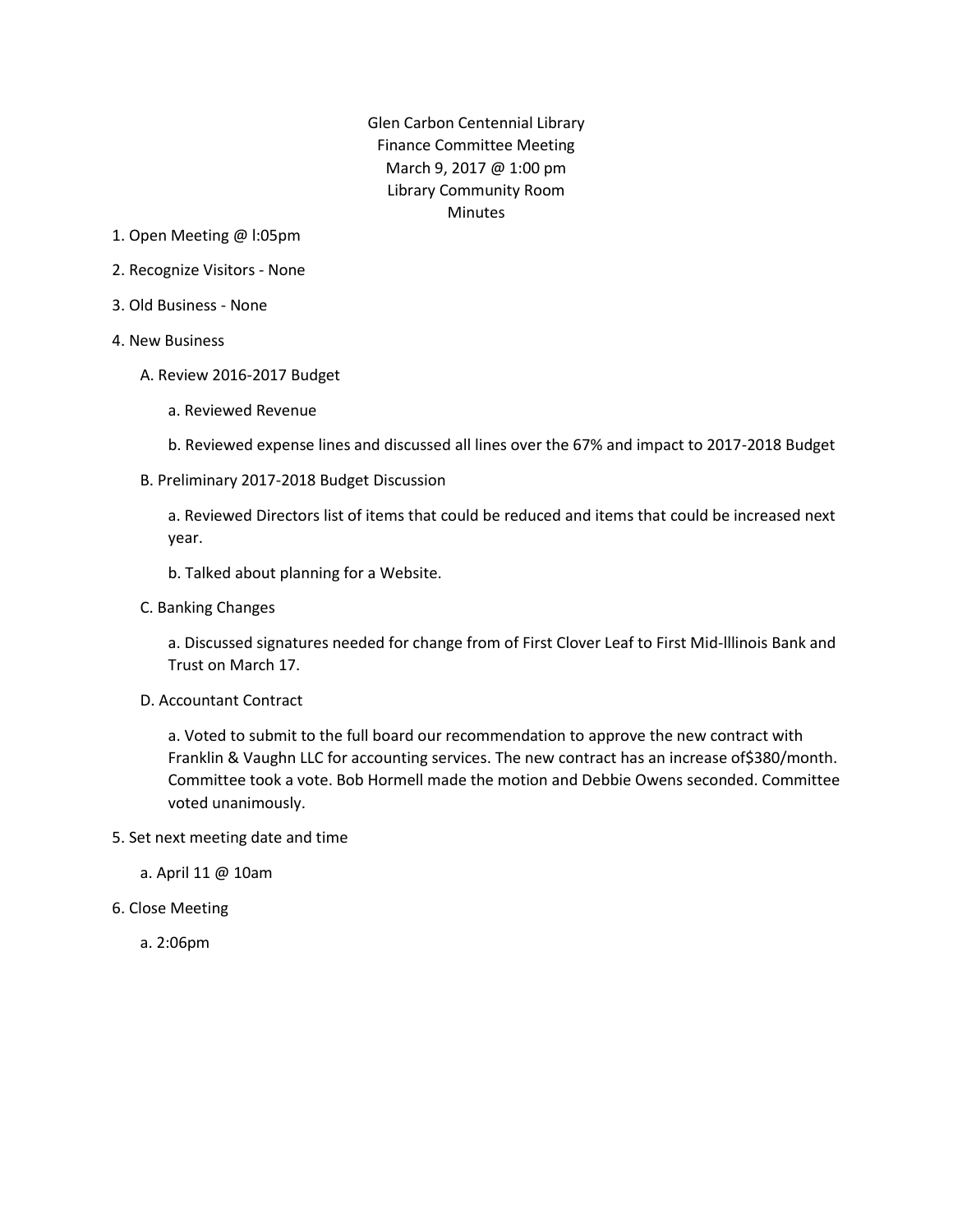**Glen Carbon Centennial Library Finance Committee Meeting April 11, 2017 @ 10:00 am Library Community Room Agenda**

- 1. Open Meeting
- 2. Recognize Visitors
- 3. Old Business
	- a. Review 2016-2017 Actual Budget
	- b. Review 2017-2018 Proposed Budget
- 4. New Business
	- a. Review 2017-2018 Personnel Budget
- 5. Set next meeting date and time
- 6. Close Meeting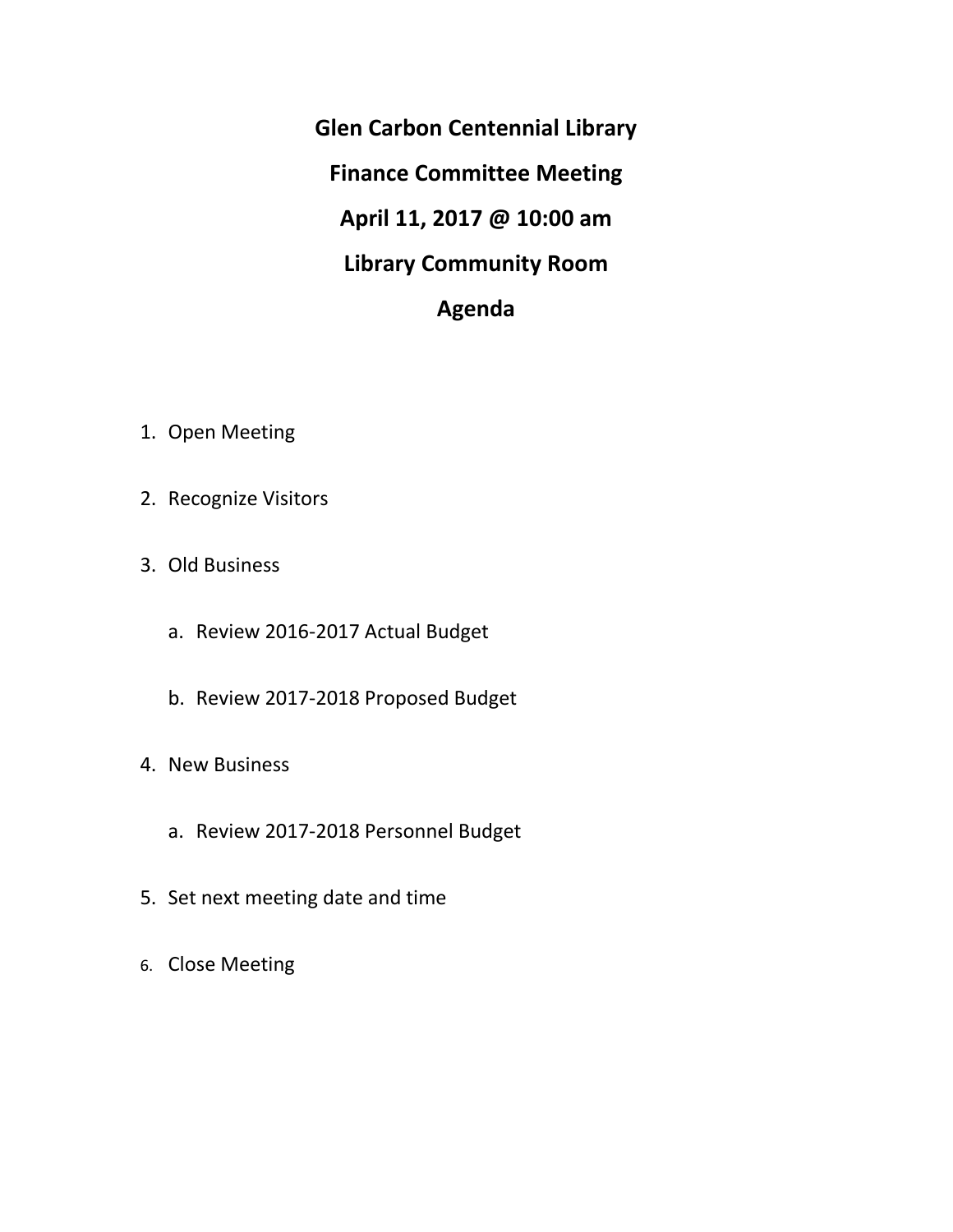Glen Carbon Centennial Library Finance Committee Meeting April 11, 2017 @ 10:00 am Library Community Room Minutes

- 1. Open Meeting @ 10:03am
- 2. Recognize Visitors None
- 3. Old Business
	- a. Reviewed Year to date 2016 2017 Budget Actual Performance
	- b. Review 2017 2018 Budget Proposal
		- i. Discussed adding funds to upgrade current website.
		- ii. Discussed adding letter to patrons reminding them of services we provide.
- 4. New Business
	- a. Personnel Budget for 2017-2018

i. Committee acknowledged needs to address possible increase to lower range.

5. Set Next Meeting Date and Time

i. May 3rd, 1pm

6. Adjourn Meeting @ 10:58am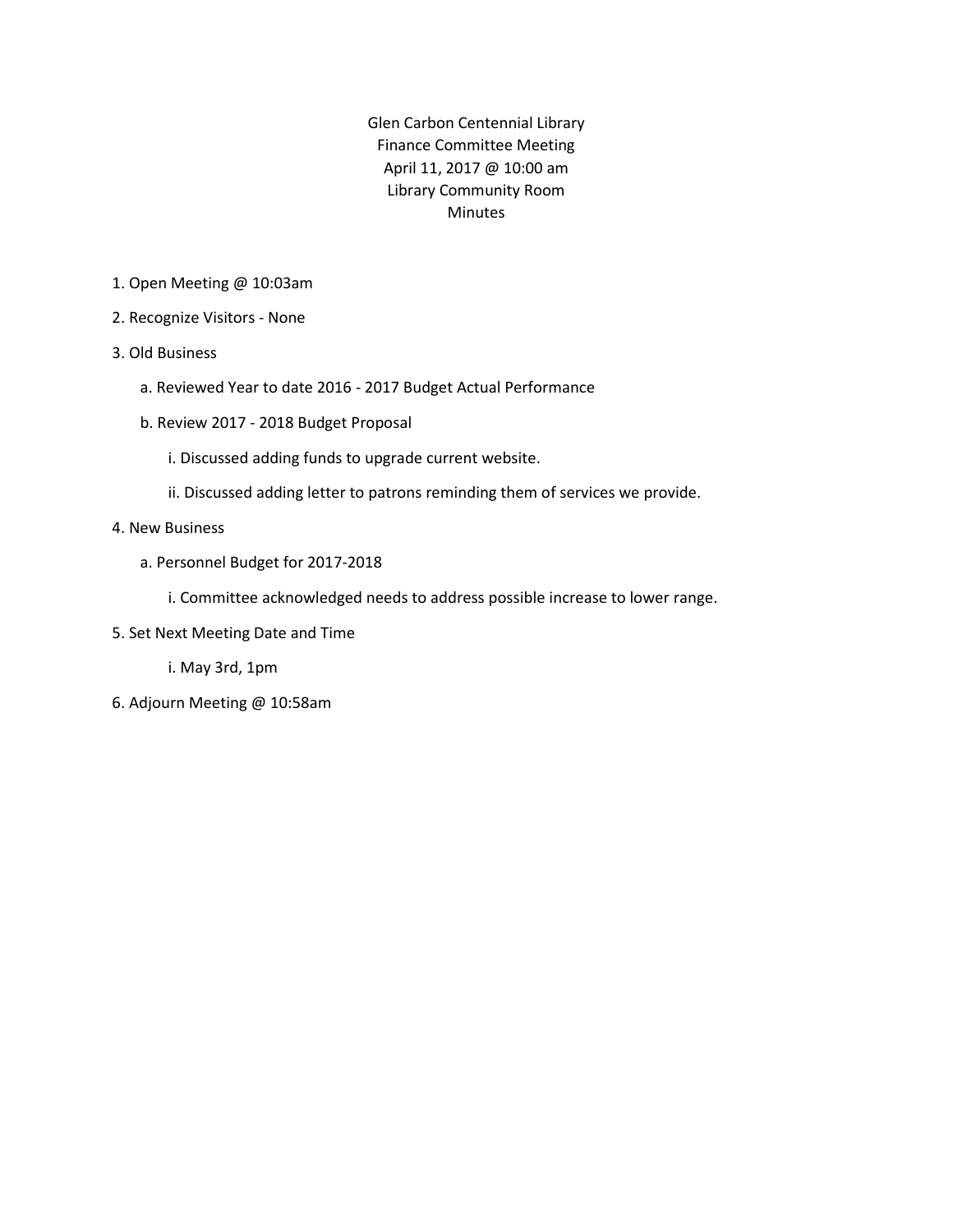Glen Carbon Centennial Library District

Board of Trustees

Personnel Committee Meeting

April 27, 2017 5:45 PM Study Room

- I. FY17/18 Personnel Budget
- II. Revision of evaluation instrument
- III. Director salary FY17/18 (closed session)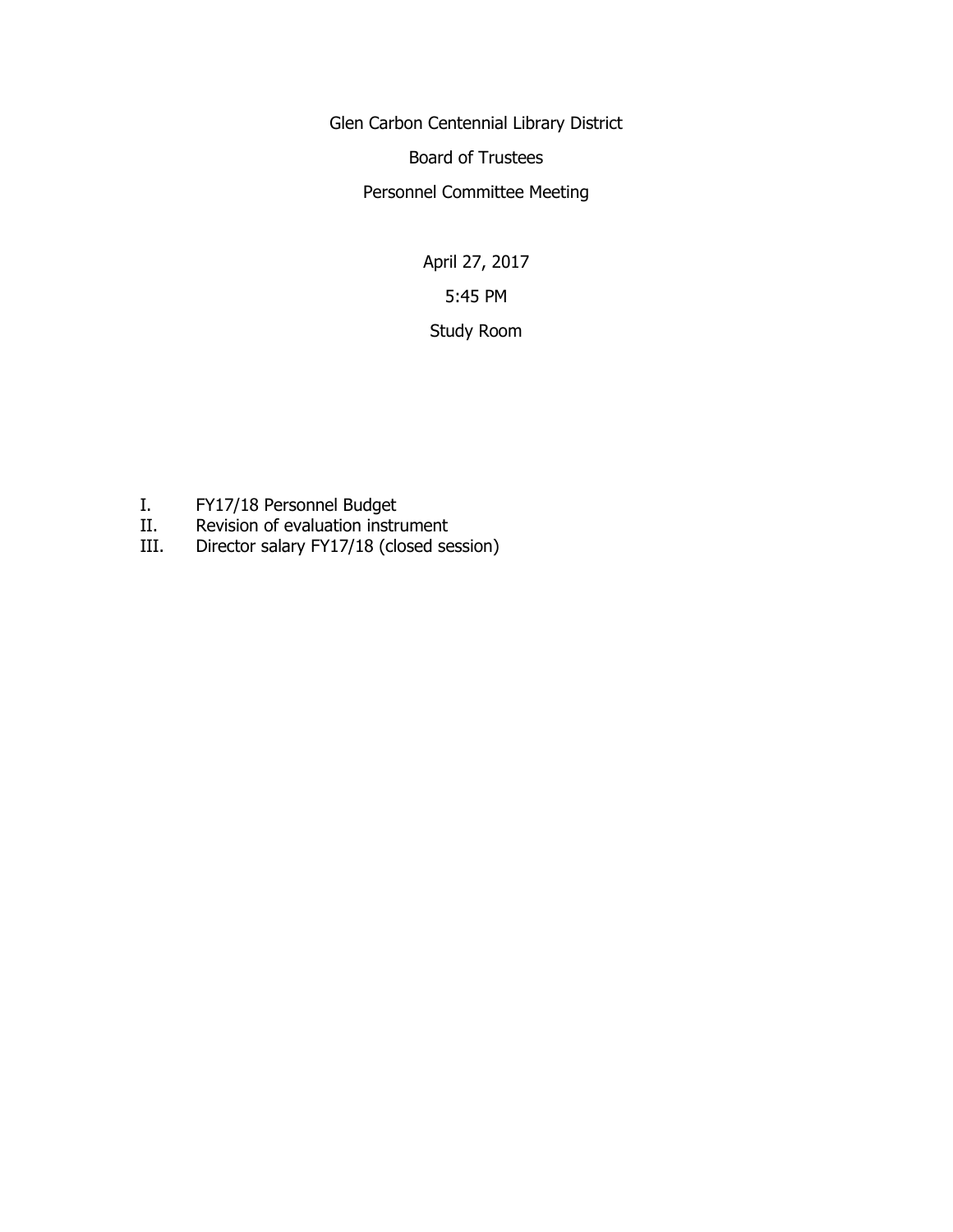Glen Carbon Centennial Library District

Board of Trustees

Personnel Committee

Minutes April 27, 2017

Meeting called to order at 5:49 pm by Deborah Owen, Chair.

Present: Committee members Anne Link and Amy Gabriel. Library Director Christine Gerrish.

Ms Gerrish shared with the committee a draft of the proposed staff increases for FY17/18.

The draft will go to the Finance Committee meeting of May 3, 2017.

The committee considered a proposal to create an Associate II position and recommended Ms. Gerrish bring a fully developed job description and rationale to the Board meeting of May 11, 2017.

The evaluation form was discussed and a revision will be presented at the May 11, 2017 Board meeting.

A motion by Amy Gabriel was made to go into closed session to discuss the Director's increase for FY17/18 (Section 2 (c.) (1). Seconded by Anne Link at 6:39 pm. Motion passed on a concensus vote.

Committee came out of closed session at 6:48 pm. A recommendation for the Director's increase will be brought forward to the Finance Committee meeting of May 3, 2017.

A brief discussion of the Personnel Committee's goals ensued and include working with the Director on salary ranges, possible incentives and assisting the Director in regular reviewing all job descriptions.

Motion to adjourn at 6:50 pm. Motion passed on a consensus vote.

Respectfully submitted,

Deborah Owen, Chair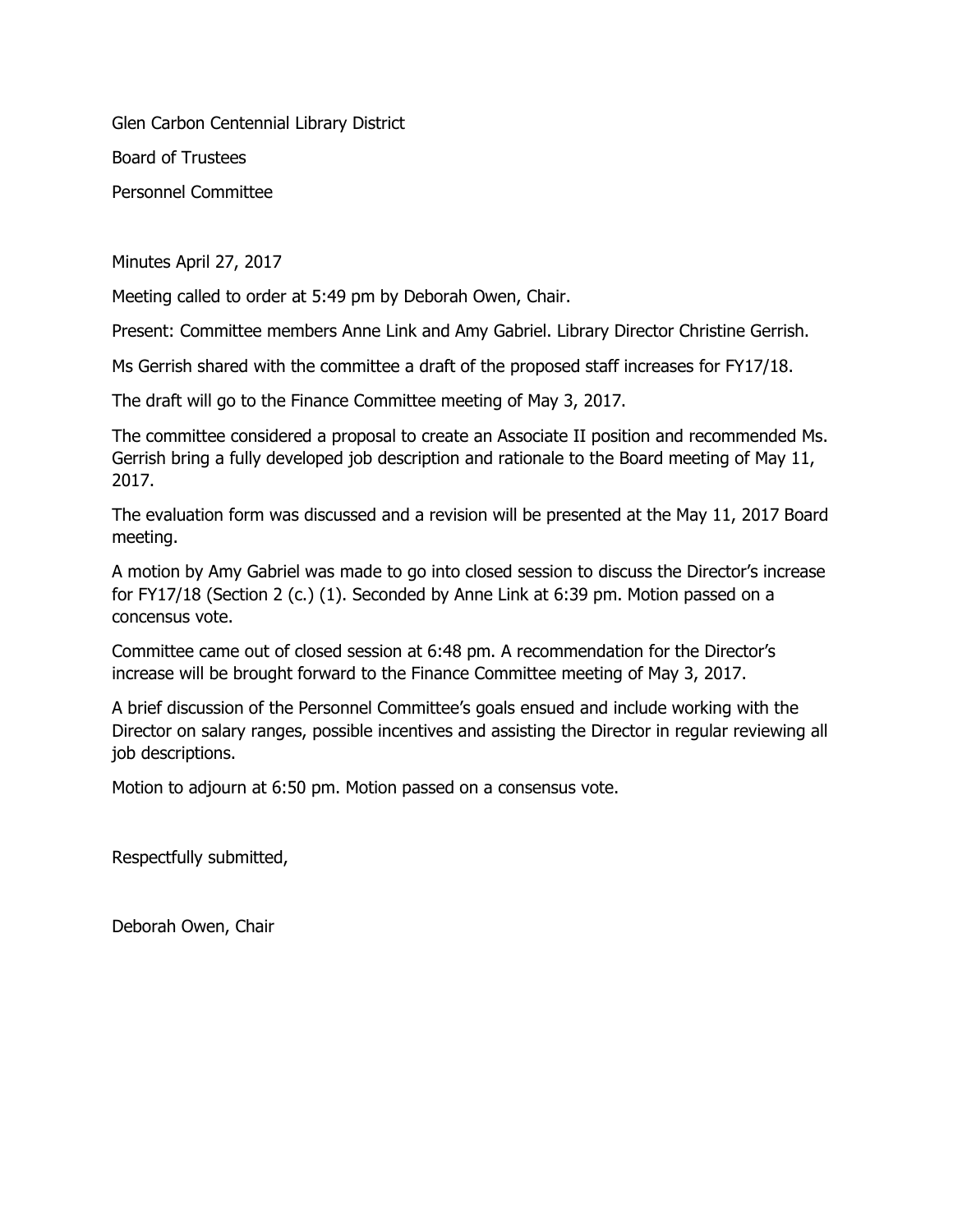Agenda Glen Carbon Centennial Library Finance Committee MTG Wednesday, May 3, 2017 @ 1pm

- 1. Open Meeting
- 2. Recognize Visitors
- 3. Old Business
	- a. Review 2016 2017 Budget Actual Performance
	- b. Review 2017 2018 Personnel Budget Proposal
	- c. Review 2017 2018 Budget Proposal
- 4. New Business
	- a. Tax Levy
- 5. Set Next Meeting Date and Time
- 6. Adjourn Meeting